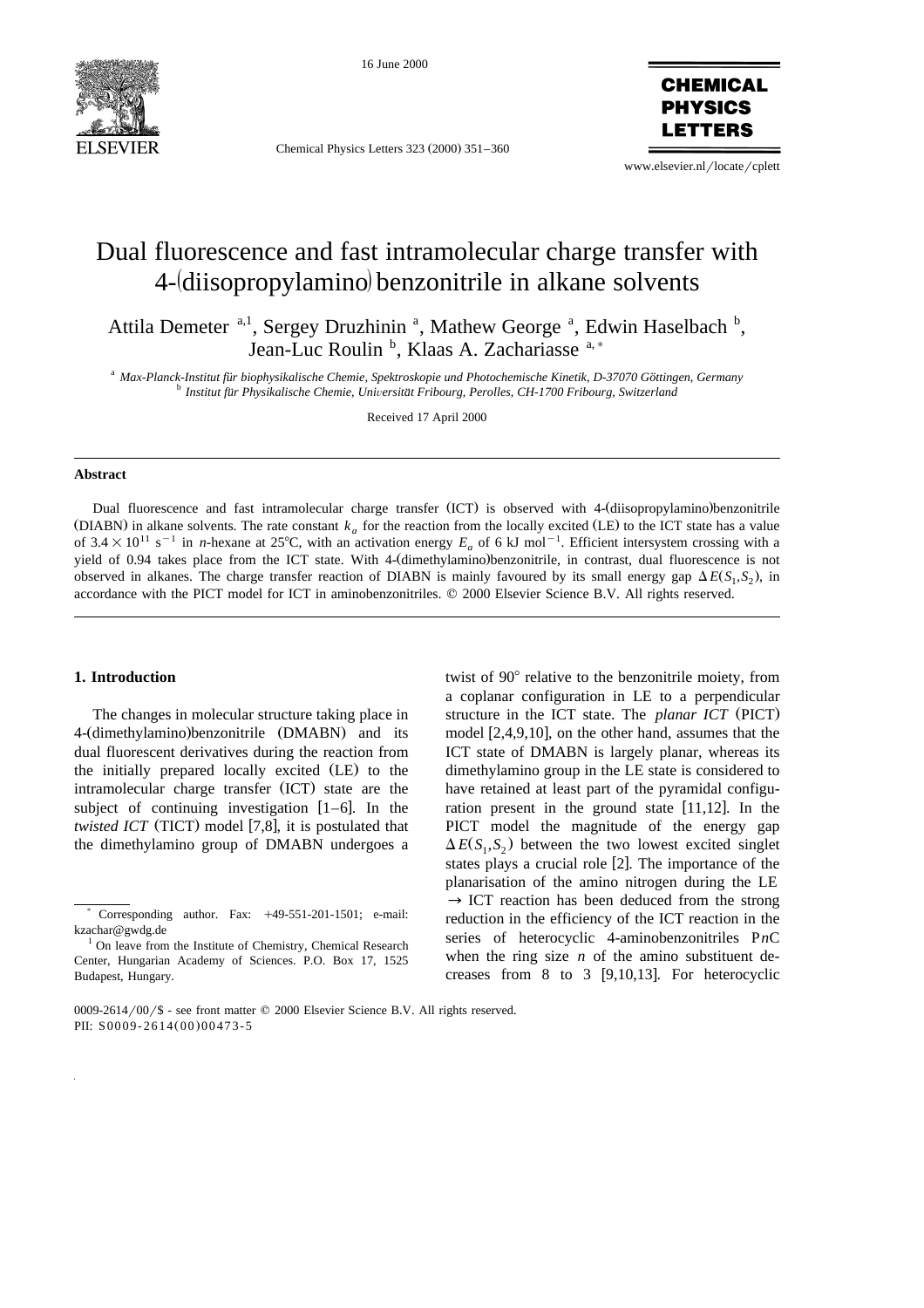amines, the energy required for planarisation increases with decreasing ring size [14].



In tri (isopropyl) amine, the presence of three bulky isopropyl substituents results in a planarisation of the nitrogen atom  $[15,16]$ , with a clearly smaller pyramidal angle than that present in trimethylamine  $[17]$ and triethylamine  $[15]$ . Based on our assumption that the decrease of the pyramidality of the amino nitrogen is an important reaction coordinate in the ICT reaction of dual fluorescent aminobenzonitriles [9,10,13], 4- (diisopropylamino) benzonitrile (DIABN) was synthesized. The photophysical behaviour of DIABN in *n*-hexane and isopentane solution, derived from photostationary and time-resolved measurements as a function of temperature, is presented here. It should be noted that with DMABN, dual fluorescence is not observed in alkane solvents such as *n*-hexane  $[8,18,19]$ , even not at low temperatures, a condition under which an ICT emission is readily observed in the somewhat more polar solvents toluene and diethyl ether  $[4,9,10,20]$ .

#### **2. Experimental**

DIABN (mp  $81-84^{\circ}$ C) was synthesised by bromination of N,N-diisopropylaniline (Aldrich), giving 4-bromo-N,N-diisopropylaniline [21], and subsequent replacement of the Br-substituent by CN in a reaction with CuCN [22]. DMABN was obtained from Aldrich. For both aminobenzonitriles, HPLC was the last purification step.

The solvents *n*-hexane and isopentane (Merck, Uvasol) were used as received. The other solvents employed in the solvatochromic measurements were chromatographed over  $Al_2O_3$  just prior to use. The solutions, with an optical density between 0.4 and 0.6 for the maximum of the first band in the absorption spectrum, were deaerated by bubbling with nitrogen for 15 min.

The fluorescence spectra were measured with a quantum-corrected Shimadzu RF-5000PC. Fluorescence quantum yields  $\Phi_t$ , with an estimated reproducibility of 2%, were determined with quinine sulfate in 1.0 N H<sub>2</sub>SO<sub>4</sub> as a standard ( $\Phi$ <sub>f</sub> = 0.546 at  $25^{\circ}$ C [23]).

The fluorescence decay times were determined with picosecond laser (excitation wavelength  $\lambda_{\text{esc}}$ , 276 or 297 nm) or nanosecond  $(\lambda_{\rm exc}, 296 \text{ nm})$ flashlamp single-photon counting (SPC) setups. These setups and the analysis procedure of the fluorescence decays have been described previously [4,20]. The instrument response function has a halfwidth of 20–35 ps.

The yields  $\Phi_{\text{ISC}}$  of the intersystem crossing from the equilibrated  $S_1$  state to the lowest triplet state  $T_1$ were measured by *T*–*T* absorption, using a method based on triplet energy transfer with perylene as the acceptor  $[24,25]$ . As a reference substance N-methyl-1,8-naphthalimide was used, taking a value of 0.96 for  $\Phi_{\text{ISC}}$  [26]. The solutions used in these experiments were degassed employing the freeze–pump– thaw method (5 cycles).

#### **3. Results and discussion**

#### *3.1. Molecular structure of DIABN*

The molecular structure of DIABN was determined by X-ray analysis  $[27]$ . The diisopropylamino group of DIABN (plane through  $C(7)$ , N(1) and  $C(8)$ ) is twisted over an angle of around  $20^{\circ}$  relative to the plane of the phenyl ring, different from the not-twisted dimethylamino group in DMABN [11]. The dihedral angle  $C(3)C(4)N(1)C(7)$  equals 24.3°, whereas an angle  $C(3)C(4)N(1)C(8)$  of 174.6° is found. The twist of the amino group in DIABN leads to a small lengthening of the N-phenyl bond  $N(1)$ –  $C(4)$  (1.38 Å) as compared with DMABN (1.37 Å) [11], but this bond remains clearly shorter than that of 3,5-dimethyl-4- (dimethylamino) benzonitrile (MMD), with an  $N(1) - C(4)$  bond length of 1.41 Å and an amino twist angle of  $59^{\circ}$  [11]. In accordance with these observations, the absorption spectrum of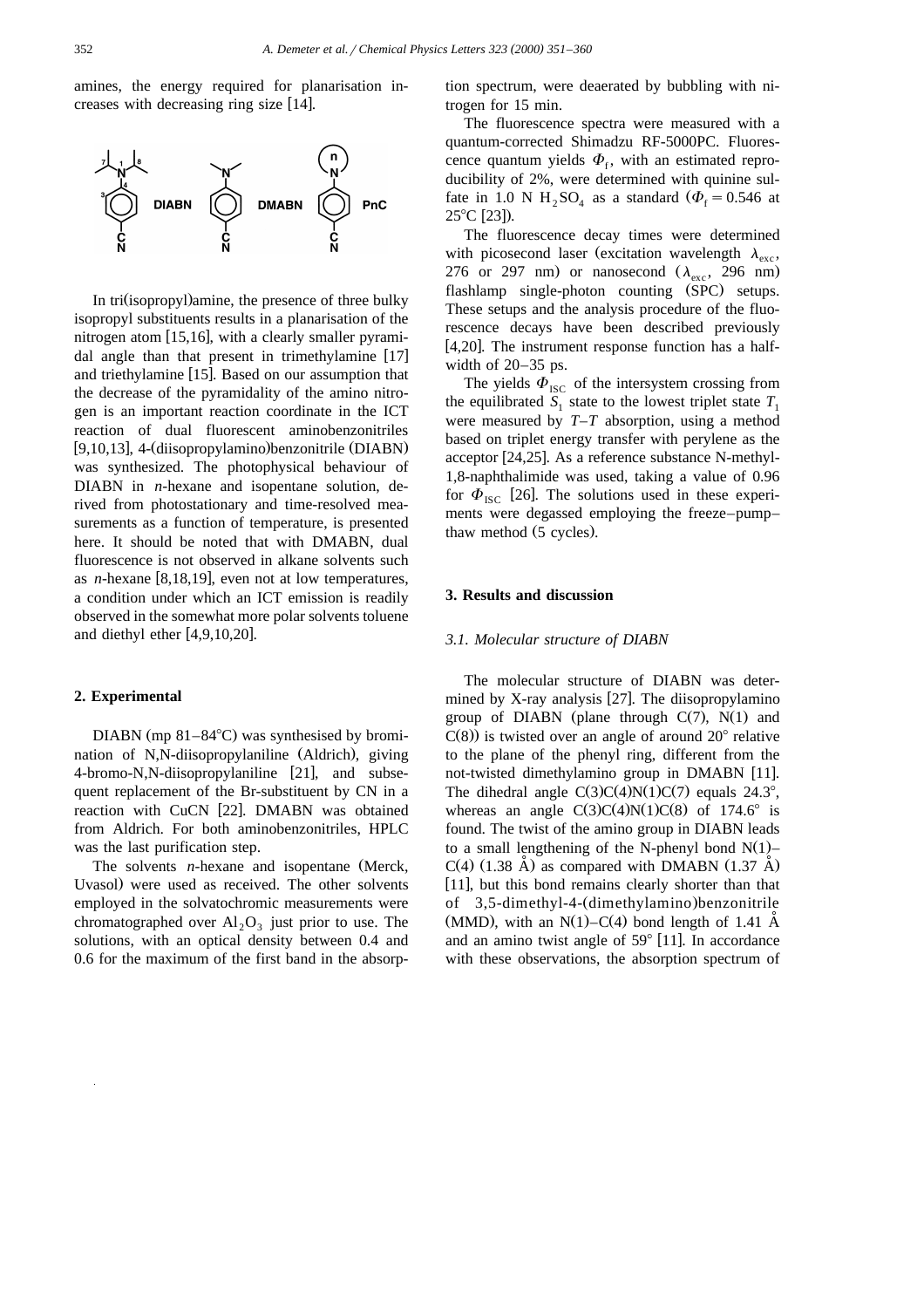DIABN is similar to that of DMABN (Fig. 1 and Section 3.4) and other 4- (dialkylamino) benzonitriles [5], but considerably different from that of MMD  $\left[19\right]$ . The pyramidality of the amino nitrogen N(1) in DIABN is slightly larger than in DMABN, as derived from the sum of the bond angles around  $N(1)$ :  $357.5^{\circ}$  for DIABN and  $358.8^{\circ}$  [11] for DMABN.

# *3.2. Fluorescence spectra of DIABN and DMABN in n-hexane at 25°C*

In the fluorescence spectrum of DMABN in *n*hexane at room temperature only a single emission from the LE state is observed  $[18,19]$ . The occurrence of dual fluorescence cannot be detected (see Fig. 1). DIABN in *n*-hexane at  $25^{\circ}$ C, in contrast, clearly is dual fluorescent. Its spectrum in Fig. 1 predominantly consists of an ICT emission (see Section 3.4) with a band maximum at around  $26000$  $cm^{-1}$ , strongly red-shifted with respect to the maximum of the much weaker LE emission ( $\sim$  29 400 cm<sup>-1</sup> (Table 1)). The ICT/LE fluorescence quantum yield ratio  $\Phi'$  (ICT)/ $\Phi$  (LE) has a value of around 27 (Table 1), indicating that already at  $25^{\circ}$ C

the equilibrium of the ICT reaction is strongly shifted towards the ICT state [2].

# *3.3. Absorption spectra of DIABN and DMABN:*  $\Delta E(S_i, S_2)$

In the absorption spectrum of DMABN in *n*hexane, the major  $S<sub>2</sub>$  band is clearly separated from the weaker structured  $S_1$  band [19] (see Fig. 1). In the case of DIABN, the  $S_2$  absorption band is redshifted relative to that of DMABN, leading to a strongly reduced energy gap  $\Delta E(S_1, S_2)$  for the former molecule (Fig. 1). This observation is supported by linear dichroism measurements of DIABN and DMABN in stretched polyethylene films [28].

# 3.4. Solvatochromic measurements: ICT dipole mo*ment* <sup>m</sup><sup>e</sup> *( ) ICT of DIABN*

To determine the dipole moment  $\mu_{\rm e}$  of the redshifted main fluorescence band of DIABN  $(Fig. 1)$ and to verify its tentative identification given in Section 3.2. as coming from an ICT state, the ener gies  $\tilde{\nu}^{\max}$  (flu) of the maxima of this emission band



Fig. 1. Fluorescence and absorption spectra of (DIABN), full line, and 4-(dimethylamino)benzonitrile (DMABN), dashed line, in n-hexane at 25°C. The fluorescence of DIABN consists of emissions from an LE and an ICT state. Excitation wavelengths: 280 nm (DIABN) and 290 nm (DMABN).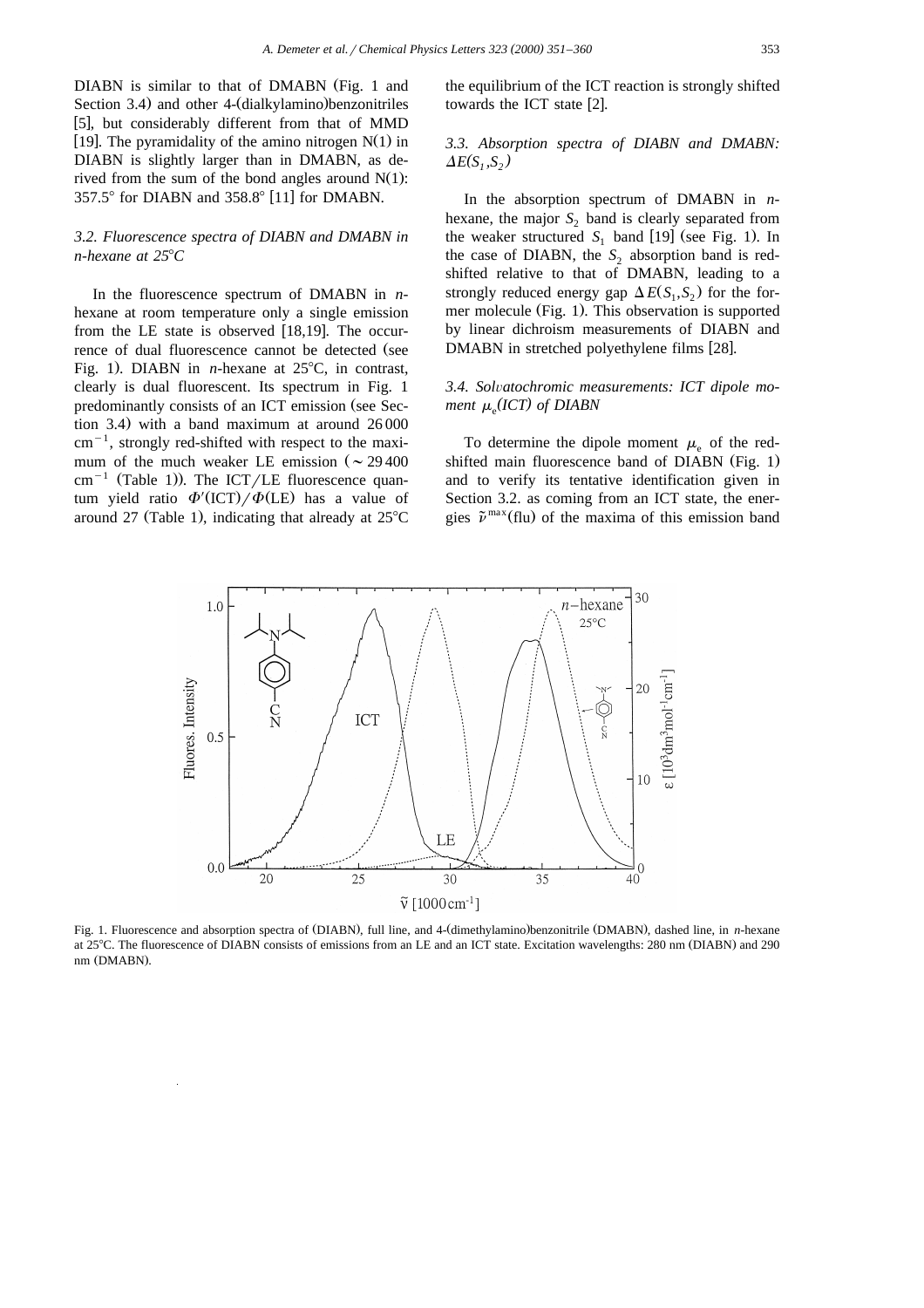| Table 1<br>are also listed   |                      |                                                              |                                                       |                                                              |                                        |                                           |                     |                                                             | Energies $\tilde{\nu}^{\max}$ of the maximum of the ICT and the LE fluorescence bands and the absorption (abs) band of DIABN and DMABN in <i>n</i> -hexane (Fig. 1). The energy of the $S_1$ state<br>$E(S_1)$ , the extinction coefficient $\varepsilon^{\text{max}}$ at $\tilde{\nu}^{\text{max}}$ (abs), the fluorescence quantum yields $\Phi'(ICT)$ and $\Phi(LE)$ of the ICT and LE states and the yield $\Phi_{\text{ISC}}$ of intersystem crossing |                                |
|------------------------------|----------------------|--------------------------------------------------------------|-------------------------------------------------------|--------------------------------------------------------------|----------------------------------------|-------------------------------------------|---------------------|-------------------------------------------------------------|------------------------------------------------------------------------------------------------------------------------------------------------------------------------------------------------------------------------------------------------------------------------------------------------------------------------------------------------------------------------------------------------------------------------------------------------------------|--------------------------------|
|                              | T<br>$({}^{\circ}C)$ | $\tilde{\nu}^{\max}(\text{ICT})$<br>$(1000 \text{ cm}^{-1})$ | $\tilde{\nu}^{\max}$ (LE)<br>$(1000 \text{ cm}^{-1})$ | $\tilde{\nu}^{\max}(\text{abs})$<br>$(1000 \text{ cm}^{-1})$ | $E(S_1)^a$<br>$(1000 \text{ cm}^{-1})$ | $\varepsilon^{\max}$<br>$(M^{-1}cm^{-1})$ | $\Phi'(\text{ICT})$ | $\Phi$ (LE)                                                 | $\Phi'(\text{ICT})/\Phi(\text{LE})$                                                                                                                                                                                                                                                                                                                                                                                                                        | $\Phi_{\text{ISC}}$            |
| <b>DIABN</b><br><b>DIABN</b> | 25<br>$-90$          | 26.05<br>25.6                                                | $(\sim 29.4)$<br>29.2                                 | $34.1 - 34.8$                                                | 31.2                                   | 25560                                     | 0.008<br>0.005      | $<$ 3.0 $\times$ 10 <sup>-4</sup><br>$< 6.0 \times 10^{-4}$ | > 27<br>>7                                                                                                                                                                                                                                                                                                                                                                                                                                                 | $0.94 + 0.03^b$<br>$(0.995)^c$ |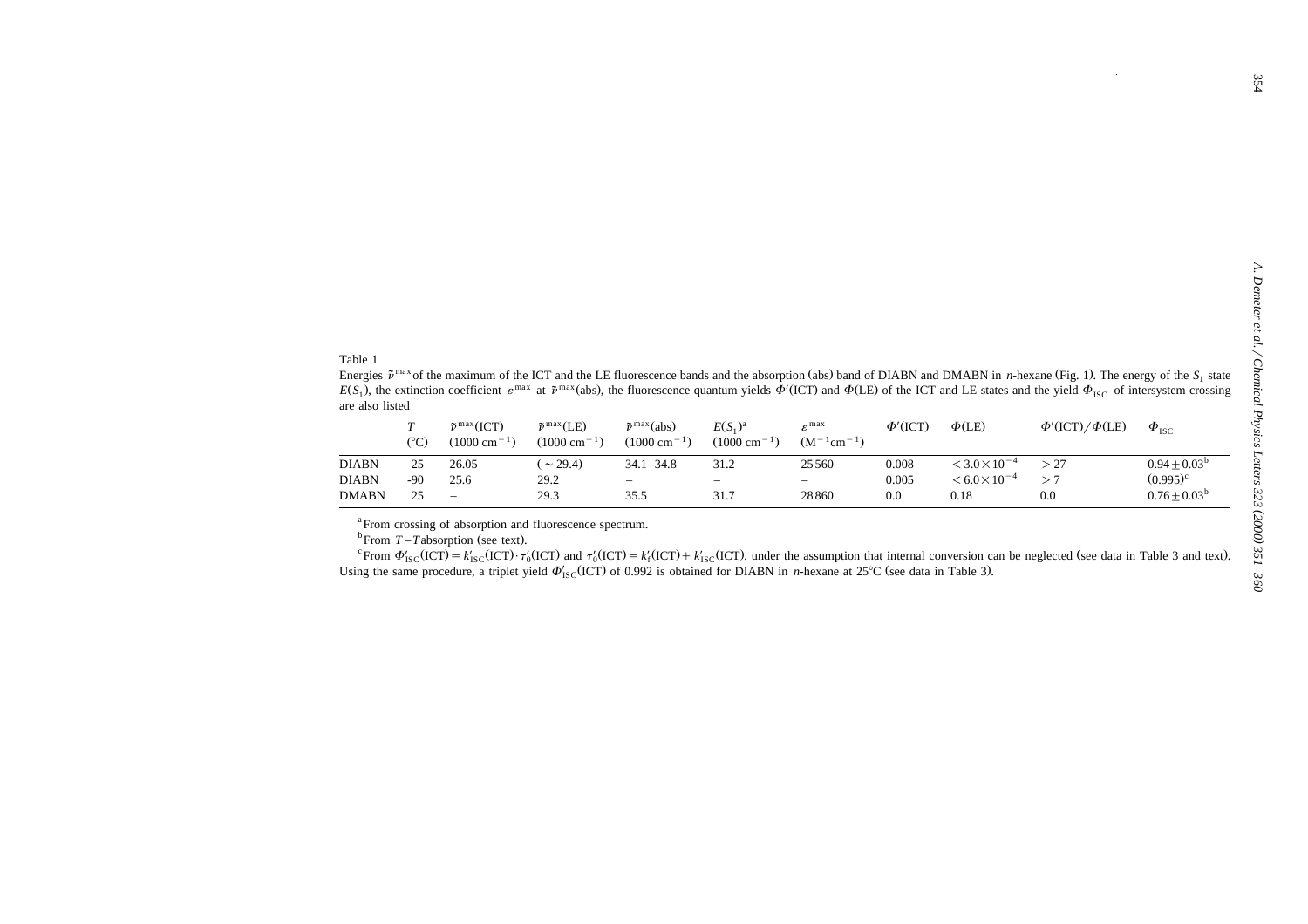were measured at  $25^{\circ}$ C as a function of solvent polarity. These data are plotted in Fig. 2a against the polarity parameter  $f - f'$  (Eqs. 1) and (2)) [29–31], as well as versus the ICT emission maxima  $\tilde{\nu}^{\max}$ (ICT) of DMABN obtained in the same solvents  $(see Fig. 2b).$ 

$$
\tilde{\nu}^{\max}(flu) = \frac{-1}{4\pi\varepsilon_0} \frac{2}{hc\rho^3} \mu_e(\mu_e - \mu_g)(f - f') + \text{const.} \tag{1}
$$

where

$$
f - f' = \frac{\varepsilon - 1}{2\varepsilon + 1} - \frac{n^2 - 1}{2n^2 + 1}.
$$
 (2)

In Eq. (1),  $\rho$  is the equivalent spherical (Onsager) radius of the solute and  $\varepsilon_0$  is the vacuum permittivity. The assumption is made that the dipole moment  $\mu_{\rm g}^{\rm FC}$  of the Franck–Condon (FC) ground state reached upon emission from the relaxed  $S_1$  state is identical with the ground state dipole moment  $\mu_{\varrho}(S_0)$  [31].

From the slope of the plot in Fig. 2a, proportional to  $\mu_{\rm e}(\mu_{\rm e}-\mu_{\rm o})/\rho^3$  (Eq. (1)), a dipole moment  $\mu_{\rm e}$ of  $16 \pm 1$  D is obtained (Table 2) by adopting for DIABN the  $\mu_{\rm g}$  value of 6.6 D measured for DMABN (supported by molecular mechanics calculations [32]). The radius  $\rho$  is calculated by taking the molecular density of DIABN to be equal to unity  $[31]$ . The scatter in the data points (Fig. 2a), generally observed in this solvatochromic procedure, can be re duced by plotting the  $\tilde{\nu}^{\max}$  (ICT) data of DIABN against the corresponding maxima of DMABN, thereby mutually compensating specific solute  $/$ solvent interactions.

The slope of this plot in Fig. 2b is equal to the expression  $\mu_{\rm g}$ (ICT)( $\mu_{\rm g}$ (ICT) –  $\mu_{\rm g}$ (FC))/ $\rho^3$  (see Eq.  $(1)$ ) for DIABN divided by that for DMABN. From the value of  $0.85 \pm 0.04$  for this slope, an ICT dipole moment  $\mu_e$ (ICT) of 18  $\pm$  1 D is obtained for DIABN (Table 2), based on the dipole moment of 17 D for the ICT state of DMABN, which has been determined by the TRMC method [33]. A similar value for  $\mu_e$ (ICT) was obtained for DMABN from an analysis of solvatochromic measurements [30]. The Onsager radius  $\rho$  of DMABN was again calculated by assuming a molecular density of 1.0. In this second method (Fig. 2b), the impact of  $\rho$  on the



in a series of solvents at 25°C, against (a) the solvent polarity parameter  $f - f'$  (Eq. (2)) and (b) the corresponding  $\tilde{\nu}^{\max} (ICT)$ data of 4- (dimethylamino) benzonitrile (DMABN). Solvents: (1) *n*-pentane, (2) *n*-hexane, (3) di(*n*-butyl) ether, (4) di(*n*-propyl) ether,  $(5)$  diethyl ether,  $(6)$  ethyl acetate,  $(7)$  tetrahydrofuran,  $(8)$ *n*-heptyl cyanide, (9) *n*-propyl cyanide, (10) acetonitrile, (11) N,N-dimethylformamide. Excitation wavelengths between 305 and 280 nm.

outcome of  $\mu_{\rm e}$ (ICT) obviously is much smaller than when the ratio  $\mu_e (ICT) (\mu_e (ICT) - \mu_e)/\rho^3$  is used directly in the dipole moment determination (Fig. 2a). From the result now obtained for  $\mu_e(\text{ICT})$  of DIABN, it is concluded that the strongly Stokesshifted main fluorescence band of DIABN in *n*hexane (Fig. 1) indeed originates from an ICT state, with a similar dipole moment and hence intramolecular charge separation as that observed with DMABN.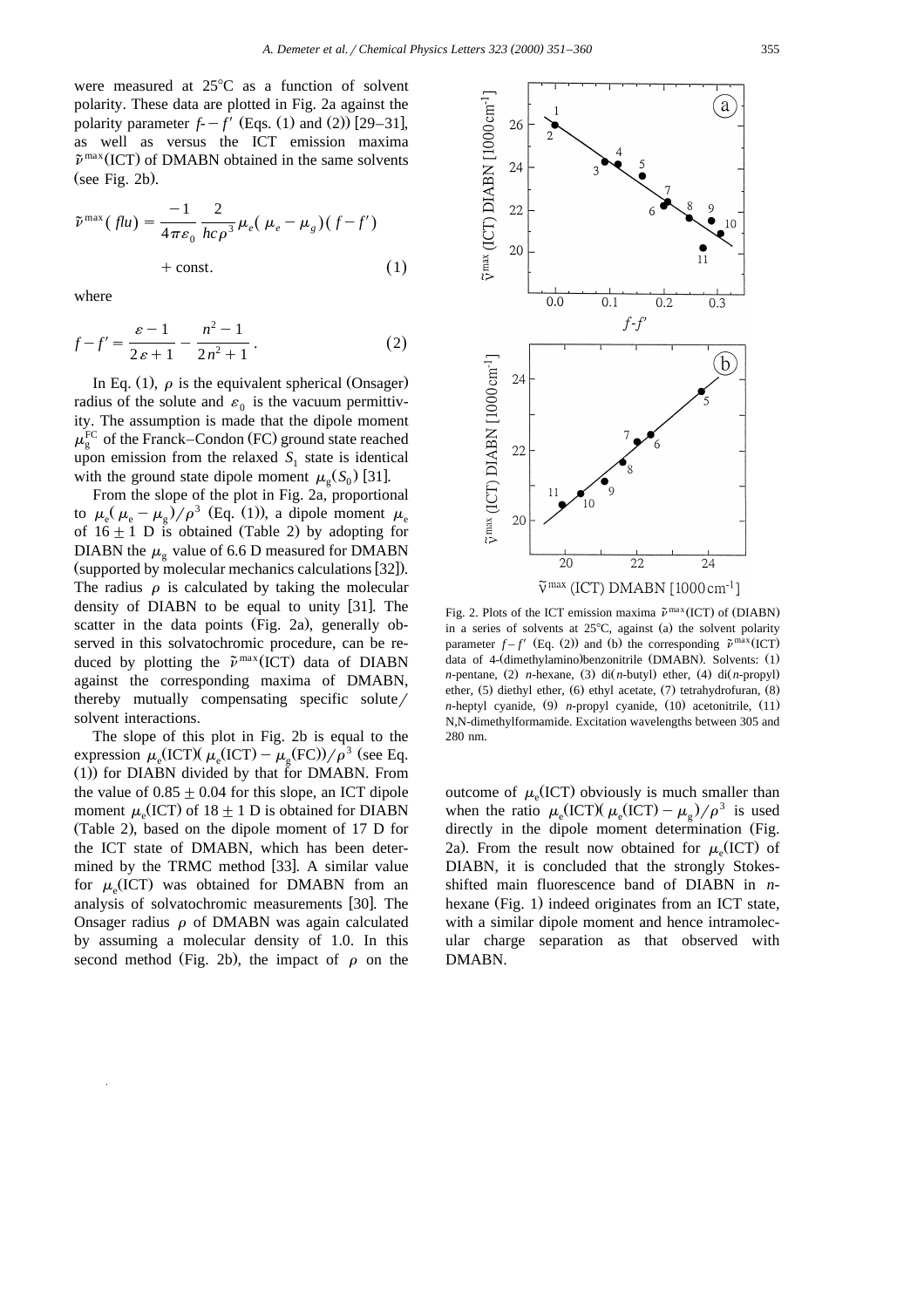Table 2

Dipole moment  $\mu_e$ (ICT) of the ICT state and the activation energy  $E_a$  and the pre-exponential factor  $k_a^0$  of the ICT reaction in *n*-hexane of DIABN

| $\mu_e(\text{ICT})^{\text{a}}$<br>(D) | $\mu_e(\text{ICT})^{\text{b}}$<br>(D) | $E_a$ <sup>c</sup><br>$(kJ \text{ mol}^{-1})$ | $(10^{12} \text{ s}^{-1})$ |  |
|---------------------------------------|---------------------------------------|-----------------------------------------------|----------------------------|--|
| $18 + 1$                              | 16+1                                  | 5.7                                           | 3.5                        |  |

<sup>a</sup> Derived from the slope  $(0.85 \pm 0.04)$  of the plot in Fig. 2b, with  $\rho(DIABN) = 4.31 \text{ Å}$  and  $\rho(DMABN) = 3.87 \text{ Å}$  (see Eq. (1). b Derived from the slope  $(-17200 \pm 1300 \text{ cm}^{-1})$  of the plot

in Fig. 2a (see Eqs.  $(1)$  and  $(2)$ .  $\degree$  See Fig. 5 and text.

## *3.5. Fluorescence quantum yields: influence of photoproducts*

The total fluorescence quantum yield  $\Phi_f$  of DIABN in *n*-hexane at 25<sup>o</sup>C, equal to the sum of the quantum yields  $\Phi'$  (ICT) of the ICT and  $\Phi$  (LE) of the LE emission, has a value of 0.008 (Table 1). It follows from the ratio  $\Phi'$  (ICT)  $\phi$  (LE) of around 27 (Table 1) that the LE fluorescence quantum yield is very small:  $3 \times 10^{-4}$ . Due to this small yield  $\Phi$ (LE), the presence of even minor amounts of photoproducts complicates the accurate determination of  $\Phi'$ (ICT)/ $\Phi$ (LE). The value reported in Table 1 therefore is a lower limit.

With other 4-aminobenzonitriles, such a photodegradation is well-known. In the first publication on the dual fluorescence of DMABN, Lippert already pointed out that a photoproduct with a fluorescence spectrum similar to that of the LE emission is formed during irrradiation [18].

## *3.6. Fluorescence spectra as a function of temperature*

The fluorescence spectrum of DIABN in isopentane and *n*-hexane was measured as a function of temperature. The relative contribution of the LE emission to the dual fluorescence increases when the temperature is lowered (see Figs. 1 and 3). An influence of excitation wavelength (between 305 and 276 nm) on the fluorescence spectra was not observed. The observation that the ratio  $\Phi'$  (ICT)/  $\Phi$ (LE) becomes smaller with decreasing temperature, indicates that DIABN is in the low-temperature limit, at which for the rate constant  $k_d$  of the ICT

 $\rightarrow$  LE back reaction and the ICT lifetime  $\tau$ condition  $k_d < 1/\tau'_0$  holds [4], normally an indication of a large ICT reaction enthalpy  $-\Delta H$  (see Section 3.9). From the slope of the Stevens–Ban plots (not shown) of  $\ln(\Phi'(\text{ICT}) / \Phi(\text{LE}))$  versus 1000 T<sup>-1</sup>, equal to  $-E_a/R$  [3,20], an ICT activation energy  $E_a$  for DIABN of  $4 \pm 1$  kJ mol<sup>-1</sup> in *n*-hexane and  $k - d$  of  $5.5 \pm 0.5$  kJ mol<sup>-1</sup> in isopentane is obtained. Note that the appearance of structure in the ICT emission bands in Fig. 3 is not a common feature for aminobenzonitriles  $[1,2,4-10]$ . It is likewise observed with the strongly dipolar  $(21 D)$  fluorescence bands of electron donor/acceptor stilbenes such as 4- (dimethylamino)-4'-cyanostilbene (DCS)



Fig. 3. Fluorescence spectra of DIABN in (a) *n*-hexane at  $-90^{\circ}$ C and (b) isopentane at  $-130^{\circ}$ C. The separate emissions from the LE and ICT states are shown. Excitation wavelength: 280 nm.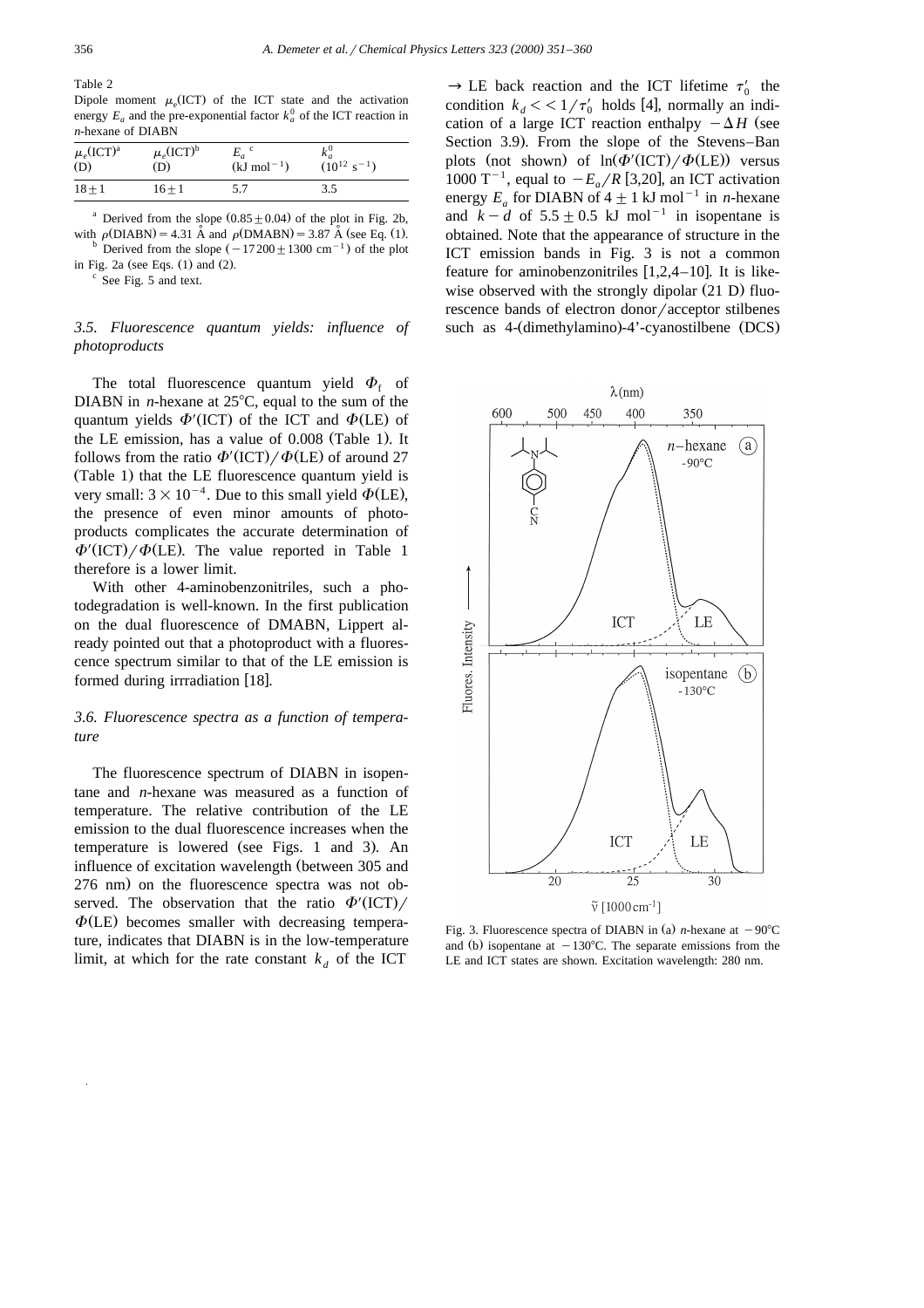in alkane solvents [31]. As well for DIABN and the other dual fluorescent 4-aminobenzonitriles as for DCS, structureless and symmetric emission bands are found in solvents more polar than alkanes  $[4,8,31]$ .

# *3.7. Intersystem crossing yields at 25*8*C: no internal con*Õ*ersion*

For DIABN in *n*-hexane at  $25^{\circ}$ C a triplet yield  $\Phi_{\text{ISC}}$  of 0.94  $\pm$  0.03 is determined. The sum of  $\Phi_{\text{ISC}}$  and the total fluorescence quantum yield  $\Phi_{\text{f}}$ does not deviate appreciably from unity  $(0.95 \pm 0.03)$  $(Table 1)$ ). It hence follows that internal conversion (IC) is not an important deactivation pathway for DIABN

in *n*-hexane at room temperature.

## *3.8. LE and ICT fluorescence decays in n-hexane at*  $-90^{\circ}C$

A global analysis  $[4]$  of the fluorescence decays  $i_f$ (LE) and  $i_f$ (ICT) of DIABN in *n*-hexane at  $-90^{\circ}$ C



Fig. 4. LE and ICT fluorescence response functions of DIABN in *n*-hexane at  $-90^{\circ}$ C. The LE and ICT decays are analysed simultaneously (global analysis). The decay times  $(\tau_2, \tau_1)$  and their pre-exponential factors  $A_{1i}$  and  $A_{2i}$  are given (Eqs. (3) and (4)). The shortest decay time  $\tau_2$  is listed first. The time in parentheses is attributed to a photoproduct (see text). The weighted deviations, expressed in  $\sigma$  (expected deviations), the autocorrelation functions  $A - C$ , and the values for  $\chi^2$  are also indicated. Excitation wavelength: 297 nm.

is shown in Fig. 4. The decays are made up of two exponentials, both with a short decay time  $\tau$ , of 12 ps and a longer time  $\tau_1$  of 0.79 ns. The third decay time of 14.3 ns appearing in the two decays is attributed to a photoproduct, as its contribution to the total fluorescence decay increases with the duration of the laser excitation (Section 3.5).

$$
i_{\rm f}(\text{LE}) = A_{11} \exp(-t/\tau_1) + A_{12} \exp(-t/\tau_2), \tag{3}
$$

$$
i_{\rm f}(\text{ICT}) = A_{21} \exp(-t/\tau_1) + A_{22} \exp(-t/\tau_2), \tag{4}
$$

$$
A = A_{12} / A_{11} \,. \tag{5}
$$

From the decay times  $\tau_2$  and  $\tau_1$  together with the amplitude ratio  $A$  (Eqs.  $(3)$  and  $(5)$ ) and the model compound lifetime  $\tau_0$ , the ICT rate constants  $k_a$  and  $k_d$  and the lifetime  $\tau'_0$ (ICT) can be determined [4,20] (see Table 3). The fluorescence lifetime of DMABN in *n*-hexane was taken for  $\tau_0$ , as dual emission is not observed with this system (Fig. 1). The radiative rate constants  $k_f$ (LE) and  $k'_{f}$ (ICT) can be determined from the fluorescence quantum yields  $\Phi$ (LE) and  $\Phi'$  (ICT) (see Tables 1 and 3). The observation that the amplitude ratio  $A_{22}/A_{21}$  (Eq. (4)) is equal to  $-1.0$  (see Fig. 4), shows that the ICT state of DIABN is not formed by direct excitation from the ground state, but originates exclusively from the primarily formed LE state  $[4,5,20]$ .

3.8.1.  $k_a$ ,  $\tau'_0(ICT)$  and  $k'_{\text{ISC}}(ICT)$ 

For the ICT reaction of DIABN in *n*-hexane at  $-90^{\circ}$ C, a rate constant *k<sub>a</sub>* of  $8 \times 10^{10}$  s<sup>-1</sup> is obtained. The lifetime  $\tau'_0$ (ICT) equals 0.79 ns. As there is no evidence for appreciable internal conversion from the ICT state (Section 3.7.), only fluorescence and ISC deactivate the ICT state and  $1/\tau'_0(\text{ICT}) = k'_{\text{ISC}}(\text{ICT}) + k'_f(\text{ICT})$ . From the data in Table 3, it is seen that  $k'_f(\text{ICT})$  can be neglected with respect to  $k'_{\text{ISC}}(\text{ICT}): 1/\tau'_0(\text{ICT}) = k'_{\text{ISC}}(\text{ICT}).$  This leads to  $k'_{\text{ISC}}$ (ICT) values of 1.27 and  $1.06 \times 10^9 \text{ s}^{-1}$  at  $-90$ and  $25^{\circ}$ C, respectively. Using these data, it follows from  $\Phi'_{\text{ISC}}(\text{ICT}) = k'_{\text{ISC}}(\text{ICT}) \cdot \tau'_0(\text{ICT})$  that the triplet yield from the ICT state  $\Phi'_{\text{ISC}}(\text{ICT})$  amounts to 0.995 at  $-90^{\circ}$ C and 0.992 at 25°C (see Table 1). These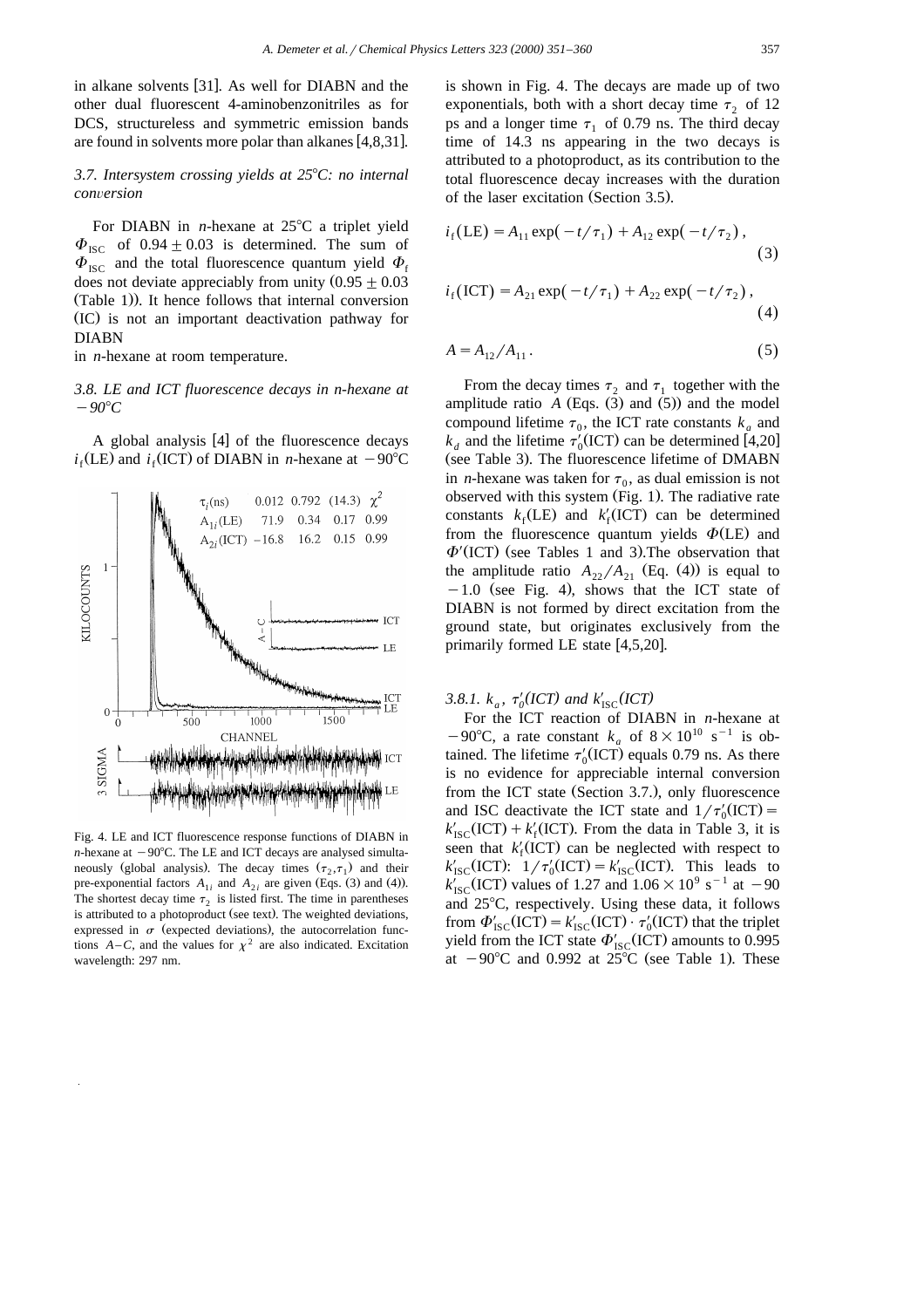|                                                               |                        |                      |               |                                                |                                                       |                                            |                       |                                                          |                                                             |                                                                                                                                                                                                                                                                                                                                                                                                                                                                | 358                                                                                                                                |
|---------------------------------------------------------------|------------------------|----------------------|---------------|------------------------------------------------|-------------------------------------------------------|--------------------------------------------|-----------------------|----------------------------------------------------------|-------------------------------------------------------------|----------------------------------------------------------------------------------------------------------------------------------------------------------------------------------------------------------------------------------------------------------------------------------------------------------------------------------------------------------------------------------------------------------------------------------------------------------------|------------------------------------------------------------------------------------------------------------------------------------|
|                                                               |                        |                      |               |                                                |                                                       |                                            |                       |                                                          |                                                             |                                                                                                                                                                                                                                                                                                                                                                                                                                                                |                                                                                                                                    |
|                                                               |                        |                      |               |                                                |                                                       |                                            |                       |                                                          |                                                             |                                                                                                                                                                                                                                                                                                                                                                                                                                                                |                                                                                                                                    |
|                                                               | $\tau$ <sub>2</sub>    | $\tau_1$             | A             | $\tau_0$                                       | $k_a$                                                 | $k_d$                                      | $\tau_0'(\text{ICT})$ | $k_{\rm f}$ (LE)                                         | $k_{\rm f}'({\rm ICT})$                                     | Fluorescence decay times $\tau_2$ and $\tau_1$ (Eqs. (3) and (4)) and $\tau_0$ , amplitude ratio A (Eq. (5)), rate constants of the forward ( $k_a$ ) and backward ( $k_a$ ) ICT reactions, ICT fluorescence<br>lifetime $\tau_0'$ (ICT), the LE and ICT radiative rate constants $k_f$ (LE) and $k'_f$ (ICT) and the rate constant $k'_{\text{ISC}}$ (ICT) of the intersystem crossing (ISC) from the ICT state<br>$k'_{\rm f}({\rm ICT})k_{\rm f}({\rm LE})$ | $k'_{\text{ISC}}(\text{ICT})$                                                                                                      |
| Table 3<br>$\overline{T}$<br>$(^{\circ}C)$<br>25.5<br>$-90.3$ | (ns)<br>0.003<br>0.012 | (ns)<br>0.94<br>0.79 | >430<br>> 210 | (ns)<br>3.42 <sup>a</sup><br>4.10 <sup>a</sup> | $(10^{11} \text{ s}^{-1})$<br>3.4 <sup>b</sup><br>0.8 | $(10^8 \text{ s}^{-1})$<br>< 8<br>$\leq 4$ | (ns)<br>0.94<br>0.79  | $(10^7 \text{ s}^{-1})$<br>6 <sup>c</sup><br>$4^{\circ}$ | $(10^6 \text{ s}^{-1})$<br>q <sup>d</sup><br>6 <sup>d</sup> | 0.17 <sup>e</sup><br>$0.15^e$                                                                                                                                                                                                                                                                                                                                                                                                                                  | A. Demeter et al. / Chemical Physics Letters 323 (2000) 351-360<br>$(10^9 \text{ s}^{-1})$<br>1.0 <sup>f</sup><br>1.3 <sup>g</sup> |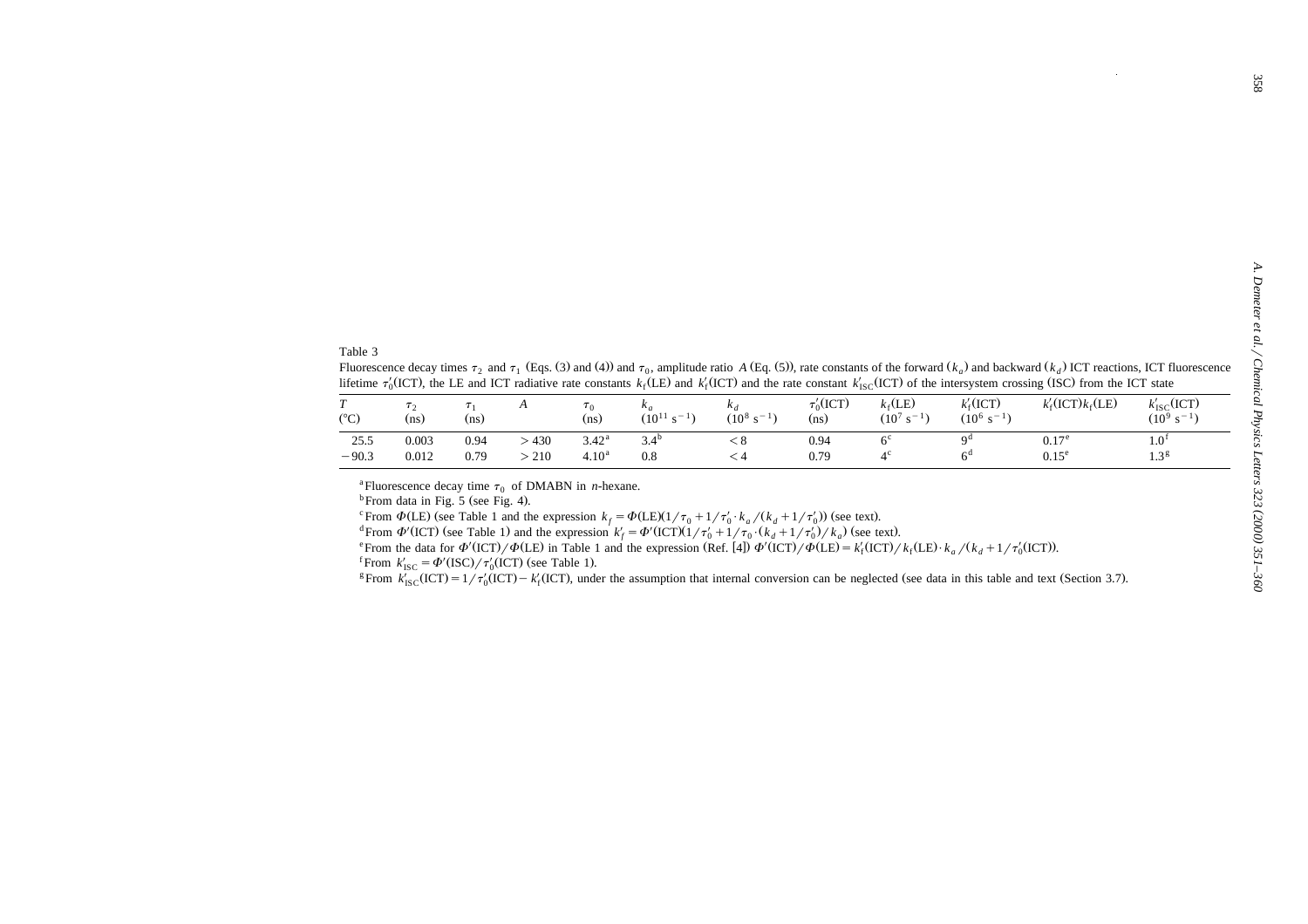results show that ISC is the predominant deactivation pathway of the ICT state.

#### *3.8.2.* **A** *and k <sup>d</sup>*

The amplitude ratio  $A = A_{12}/A_{11}$  (Eq. (5)) has at  $-90^{\circ}$ C a value of 210 (Table 3), which is a lower limit due to the presence of photoproducts (Section 3.5). As A is approximately equal to  $k_a/k_d$  under the present conditions  $[4,20]$ , this means that the rate constant of the forward ICT reaction  $k_a$  is at least 210 times larger than the thermal back reaction  $k_d$ , i.e.,  $k_d$  is smaller than  $4 \times 10^8$  s<sup>-1</sup>. It should be noted in this connection, that the LE fluorescence quantum yield  $\Phi_{LE}$  of DIABN in *n*-hexane at  $-90^{\circ}$ C is very small:  $6 \times 10^{-4}$  (Table 1). As a consequence, minor amounts of photoproducts or other impurities (Section 3.5) with fluorescence decay times in the nanosecond time range  $[4,18,20]$  will lead to a decrease of the amplitude ratio *A*. The value obtained here for  $k_d$  from *A* and  $\tau_2$  (Table 3) therefore is an upper limit. It cannot be excluded that  $k_d$  for DIABN in *n*-hexane at  $-90^{\circ}C$  is in fact equal to zero.

# *3.9. Fluorescence decays as a function of temperature: DIABN in n-hexane*

The fluorescence decay of DIABN in *n*-hexane was measured as a function of temperature. Identical results were obtained at the two excitation wavelengths 297 and 276 nm. The short decay time  $\tau$ , decreases with increasing temperature, from 12 ps at  $-90^{\circ}$ C (Fig. 4) to 3 ps at 25 $^{\circ}$ C (see Fig. 5). As  $\tau_2$  is practically equal to the reciprocal of the ICT rate constant  $k_a$  under the prevailing experimental conditions  $(\tau_2 < \tau_1$  [4,20]), the activation energy  $E_a$ can be obtained from an Arrhenius plot of  $\tau_2$ . From the line fitting the data points in Fig. 5, an energy  $E_a$ of 6 kJ mol<sup>-1</sup> and a pre-exponential factor  $k_a^o$  of  $3.5 \times 10^{12}$  s<sup>-1</sup> result (Table 2), in agreement with the approximate value of  $4 \pm 1$  kJ mol<sup>-1</sup> determined from a Stevens–Ban plot (Section 3.6). The activation energy  $E_d$  of the ICT  $\rightarrow$  LE rate constant  $k_d$ and hence the ICT stabilisation enthalpy  $\Delta H$  cannot be determined with sufficient accuracy, because of the uncertainty in the amplitude ratio *A* (Section  $3.8.$ 

With DMABN in toluene, an activation energy  $E_a$  of 8 kJ mol<sup>-1</sup> has been determined [4] and  $E_a$ 



Fig. 5. Plot of the short fluorescence decay time  $\tau_2$  of DIABN in *n*-hexane as a function of temperature. The line through the data points represents a least-squares fit, resulting in an ICT activation energy  $E_a$  of 5.7 kJ mol<sup>-1</sup> and a pre-exponential factor  $k_a^0$  of  $3.5\times10^{12}$  s<sup>-1</sup> (see text). Excitation wavelengths: 276 and 297 nm.

becomes larger when the solvent polarity decreases [34], from 5 kJ mol<sup>-1</sup> in diethyl ether up to 20 kJ mol<sup>-1</sup> in di $(n$ -pentyl) ether [35]. For the nonpolar solvent *n*-hexane a still higher barrier is expected. It is therefore concluded that the absence of dual fluorescence with DMABN in *n*-hexane is, apart from an unfavourable (probably positive)  $\Delta H$  [19,31,35], caused by the fact that its ICT activation energy is considerably larger than that of DIABN.

#### **4. Conclusions**

With DIABN, efficient ICT and dual fluorescence is observed in nonpolar alkane solvents such as *n*-hexane and isopentane, from room temperature down to  $-90$  or  $-130^{\circ}$ C, respectively, in clear contrast to what is found with DMABN. The fluorescence spectrum of DIABN in these alkanes predominantly consists of an emission from the ICT state, with a  $\Phi' (ICT) / \Phi (LE)$  ratio of around 27 in *n*hexane at 25°C. An ICT dipole moment  $\mu_{\circ}$  (ICT) of 18 D is obtained for DIABN from solvatochromic measurements, similar to that of DMABN.

From an analysis of LE and ICT fluorescence decays it is found that with DIABN a fast ICT reaction occurs, with a rate constant  $k_a$  of  $3.4 \times 10^{11}$  $s^{-1}$  at 25°C in *n*-hexane, slowing down somewhat to